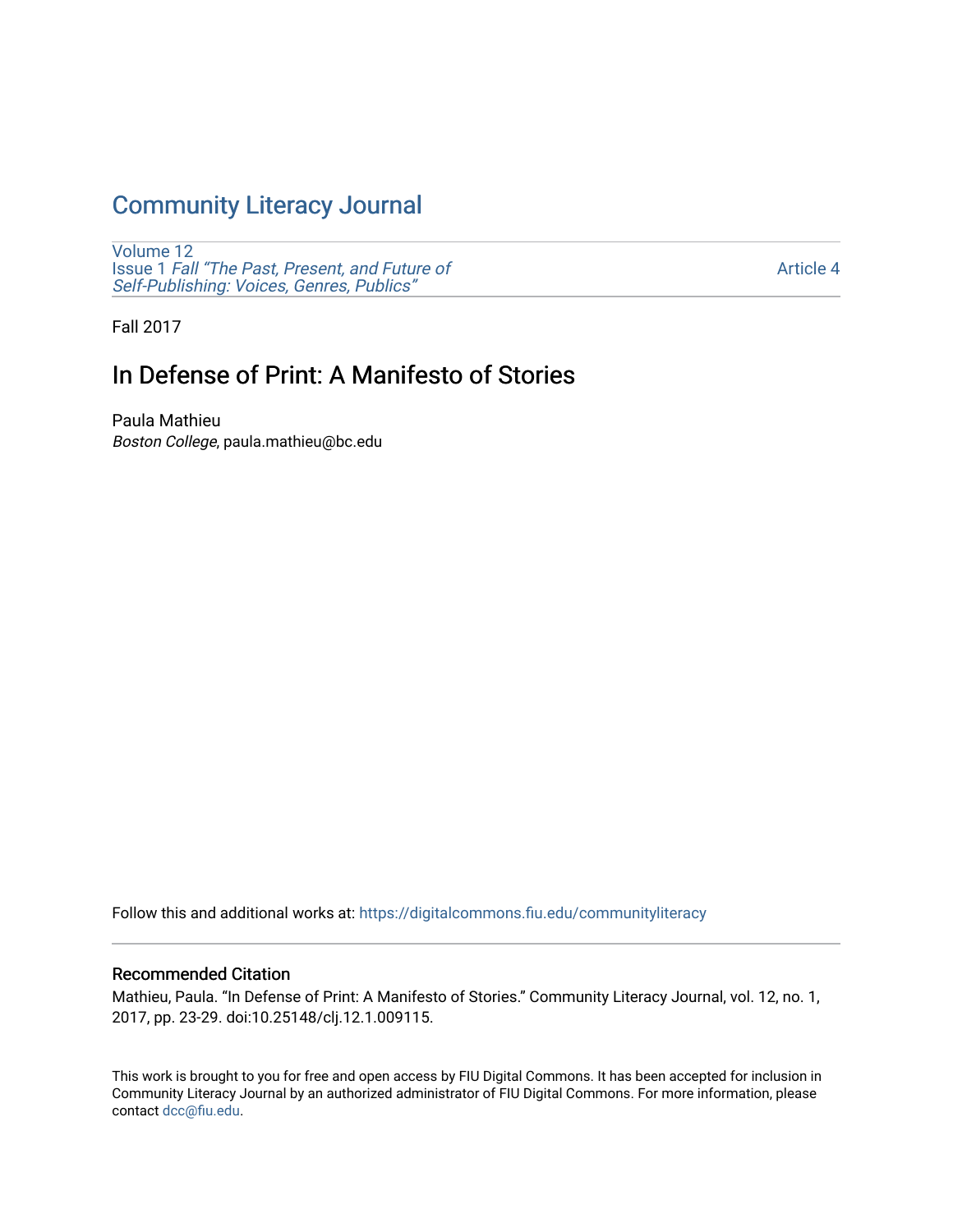# **In Defense of Print: A Manifesto of Stories**

# *Paula Mathieu*

"I want someone, maybe my grandchild, to find my work one day, a long time from now, in the attic, pick it up, and learn something about her great-great grandmother, get a glimpse of how she lived her life and what mattered to her." Stephanie Parker, a senior English major, said this to me when I asked her whom she wanted as the audience of her thesis project.

"You'll want to get it printed then," I said. "Probably bound, with a resilient cover. Make it something that will last. Make several copies."

Nine months later, she completed a compelling work of creative nonfiction, interweaving carefully wrought scenes from her grandmother's life with the story of her decline from a rare form of dementia that robbed her of speech prior to memory. After writing, discussing revising, editing, formatting, and spending time at a local print shop choosing binding options, Parker completed *And That Is That: How My Grandmother's Battle with Dementia Taught Me to Speak Without Words*, an honorswinning project that included 77 pages of writing and over 20,000 words. She included this as the conclusion of her introduction:

I wrote the following pages as much for my family (both the living and those yet to be born) as for myself. It is a chronicle of an amazing woman with an arguably ordinary life, as seen through the eyes of someone who knew her for a relatively short time, yet felt inexplicably familiar with the workings and motivations of her heart. Imagine if such insights existed for all the relatives lost to us, particularly those we were born too late to meet? It is, perhaps, a thought powerful enough to encourage even the most reticent hand to pick up a pen or a laptop and give voice to the stories waiting to be told.

That thesis project was completed seven years ago, but the power of Stephanie's motivations, her writing, and her commitment to sturdy-print format remain with me. I recently emailed Stephanie to ask her about this project and her reflections several years on. She's now a lawyer in the Boston area and this work of nonfiction sits on a shelf in her home.

I asked her about the life of her project after completing it. Her immediate family was her first audience: "I gave a copy to my grandfather right after I wrote it (he passed away about a year later), and I think his copy ended up back with me. . . . Print format was definitely important for sharing with my grandfather, since he was not adept at using the computer (plus, hard copy is just easier to read than on a screen)."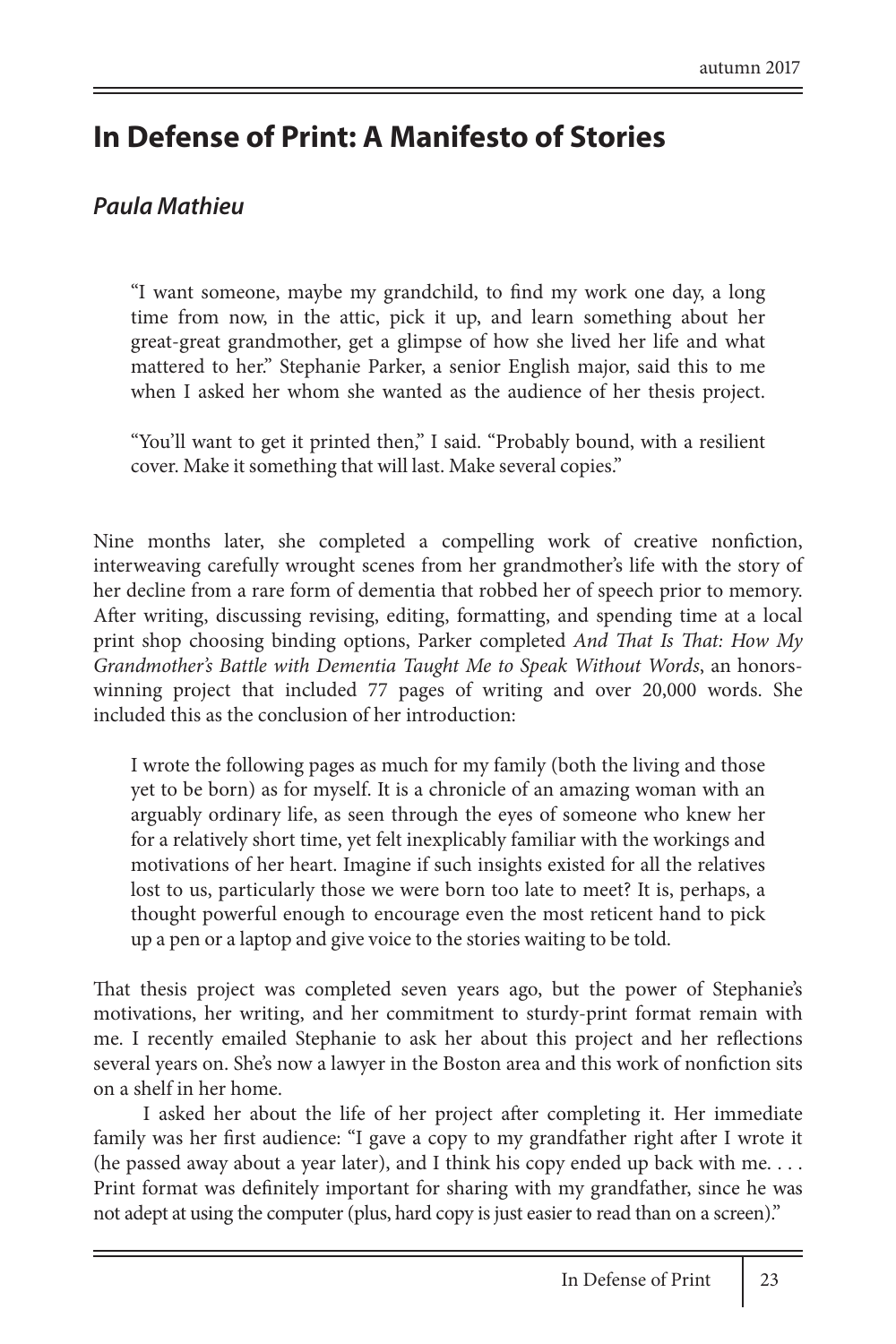Stephanie's mother has her own copy of the project, which she considered sharing with some of her closest friends. "I'm not sure if she ever ended up doing that," Stephanie wrote. In that sense, the copy remains her mother's intimate, detailed writing about her own mother—that she can share or withhold selectively, carefully.

An online version of this thesis also exists, archived among other English Department thesis projects at Boston College, and Stephanie admits to having looked at both the digital and print form. Her reflection about the uses and limitations of print and digital are worth sharing in detail:

In today's world, the amount of digital content we are hit with and have to absorb on a daily basis is enormous. We have so many emails, so many attachments to emails, so many saved "favorite" websites, that I think it actually becomes that much harder to really "save" anything in a meaningful sense. If we forget we have something, or can't easily pull it up, do we really even have it? I think physical copies of important possessions, like family memoirs, are easier to keep track of and, assuming they aren't stuffed in a remote corner of the attic, stay more present in our minds because our eyes land on them from time to time. I believe that I think about my memoir (and, by extension, my grandmother) more frequently because I often see it sitting right there on my shelf. I like having the digital copy as a backup just in case I ever need it, but I really only think of myself as "having" something when I have it in hard copy.

Stephanie's project thus lives in two different media and each one enjoys a very different life. A future thesis student or faculty member might find her project digitally. They might closely read it all or skim a page or two. It might be read for writing ideas, for how to approach a large nonfiction project, or how to write mindfully about family. It has the *potential* to be read by anyone, everyone, and to be a good teacher to someone. Yet is also has the potential not to be visited at all, to exist as one of billions of files in a digital cloud.

But in print, Stephanie's thesis circulates less often and less widely, but for the micropublics with whom she or her mother shares it, a connection is made. A physical exchange, but also a deeply interpersonal one. The singularity of the act of giving, of reading—becomes, for a moment, visible, and the reader is intimately involved in an act of personal circulation. She becomes, for that time, the audience addressed in a rhetorical and material way.

Because the materiality of her project was such a central decision for her, Stephanie continues to actively consider what memories and keepsakes can remain digital and what should be printed. As a photographer, she maintains both digital and print copies of her photos. She replied parenthetically, "(I doubt anyone else my age does this, but I do!)." She described to me a long project she recently completed:

As a gift for my mom, I went back and created physical photo albums for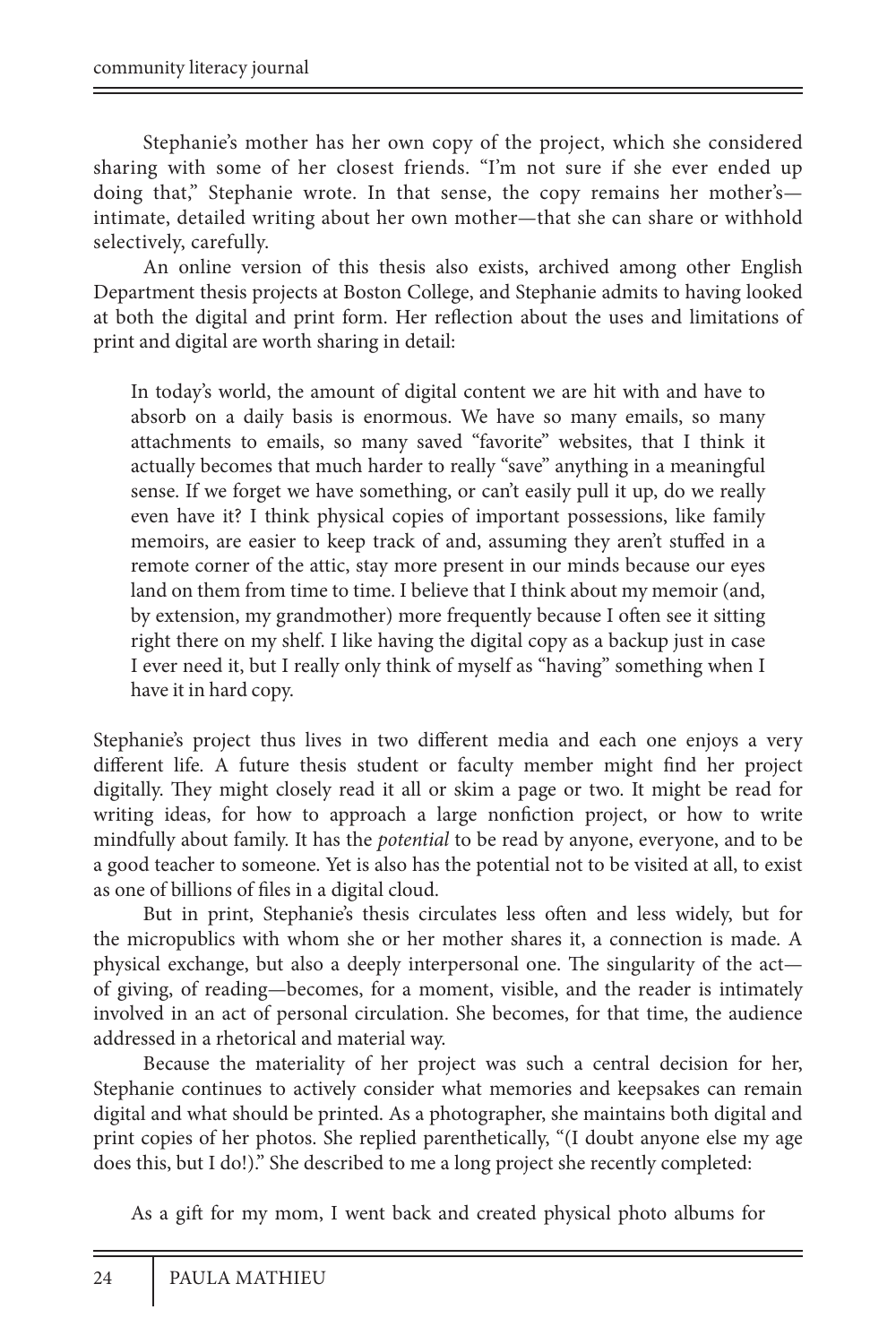over 10 years of family photos that only existed on digital files, because I feel that strongly about maintaining hard copies of our family memories. Digital is great in the short term (5-10 years from creation), but once you are more than 10 years out, I think the risk of losing track of digital files increases substantially. (Parker)

# $58.$

In our interconnected world where we're told that nothing on the Internet ever dies, it's easy to believe that posterity can be found in online publication. Every millennial job seeker is warned that an Instagram pic or tweet can and will follow them to the grave—or the unemployment line—so be careful, very careful about what you put out there. But while a certain kind of forever can be found online, I have seen enough iterations of the World Wide Web to know that certainty is not guaranteed in online environments.

Here is an incomplete list of websites that I either created or helped create that were inadvertently lost due to web upgrades, platform changes, or lack of domain renewal:

- •A WPA funded site for scenarios for teaching in online environments. It was six months of work of two graduate students, myself being one.
- •A student-made publication on place-based writing featuring 15 text-and-image essays written by first-year college writers in a class I taught.
- •A website for sharing baby pictures of our daughter with family and friends.
- •A website for *Tactics of Hope*, which I never did much with, but someone else bought the domain tacticsofhope.org and now it's a site promoting social entrepreneurialism.

Once something digital is lost, unless you're much better at keeping backup files and using Wayback Machine than I am, it is really lost. Of the above missing websites, all that remains are scraps: word document drafts, a few screenshots, a pdf or two.

# $58.$

Street newspapers, which are print publications, are sold on the streets of many cities around the world, created by organizations with a mission to give people facing homelessness a source for income and a public voice. Many publications, like my local *Spare Change News* in Boston, combines professional journalism on social issues with first-hand accounts of homelessness, written by vendors of the paper.

Tim Harris, founder of *Spare Change News* and director and founder of Seattle's *Real Change News* makes a strong case for why, in the digital age, street papers cling to their print model. He locates the transformational magic of street papers in the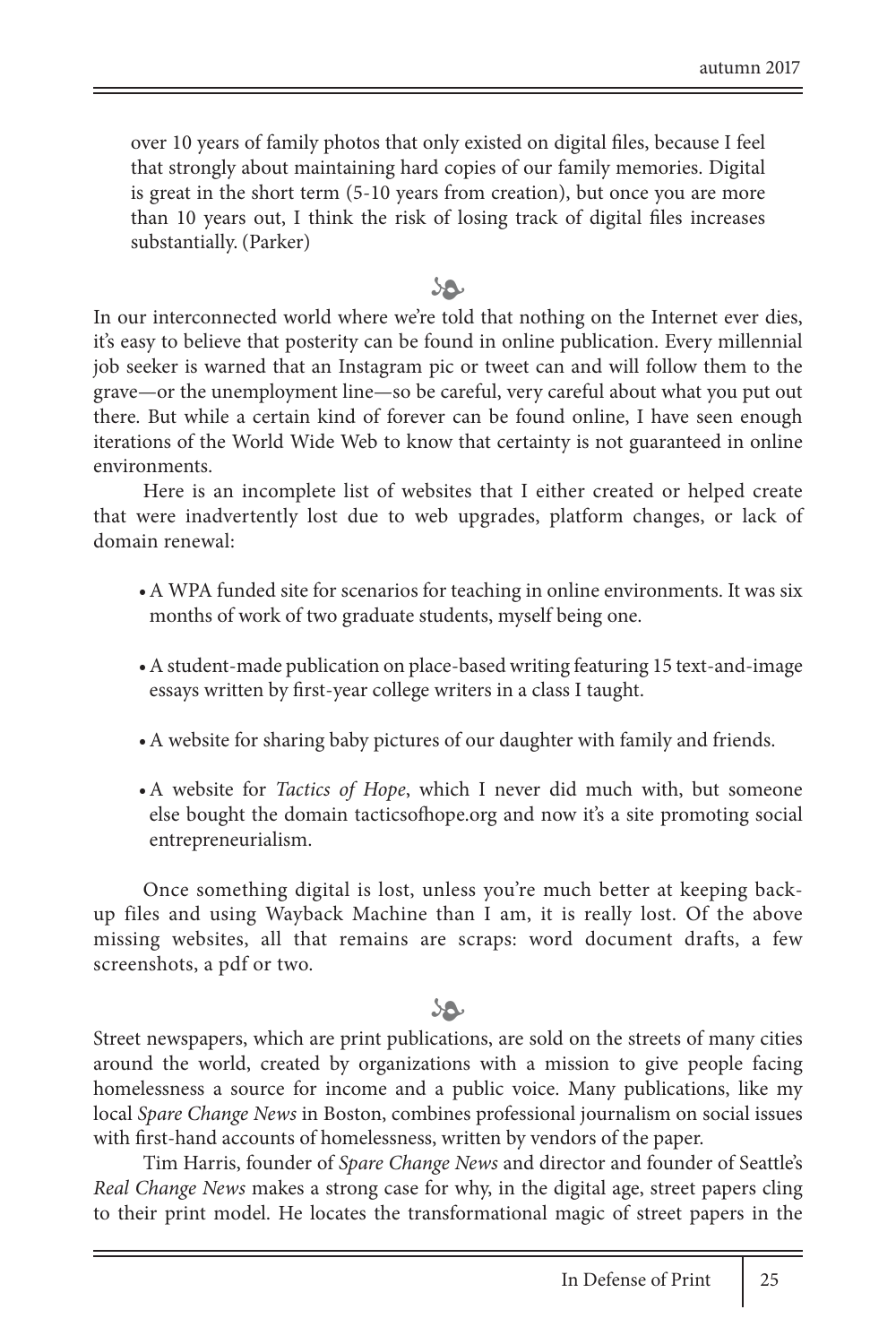encounter that takes place between a vendor and his or her customer. In exchanging the paper for its cover price, two people meet, talk, and for a brief moment, co-exist and form a relationship. Harris describes this in a 2014 interview:

That's what I've really come to understand as the most powerful thing about the project, is the meaning that is created through relationships. What really winds up being transformational on both sides of the relationship, both for readers and for our vendors, is that people who otherwise probably would never talk to each other, much less recognize each other's humanity and fundamental worth, wind up forming these relationships that have enormous meaning for them. And one of the things that I hear from our vendors over and over again is that the money isn't the most important thing to them about selling the paper. The most important thing to them is their customers and the people that they talk to and get to know, and offer them that sense of being embedded in this network of caring relationships. (Harris)

Could a network of caring relationships be formed via digital writing or via a manifestation that isn't print? Probably. And street papers do have strong online presences and even digital subscriptions for readers geographically distanced from the locations where papers are sold. But there's something importantly palpable about two people encountering each other, having an interaction, whether it be short or long, and giving and offering something tangible, of value, to each other.

Customers sometimes give vendors the cost of an issue and then say, "Keep the paper." This act might be done with the best of intentions; recognizing that each issue represents \$2 to a vendor, refusing the paper might seem like a goodwill gesture, a desire to help out. But such an act subverts the exchange, the moment of reciprocity, the recognition that each party in this interaction has something to gain and offer the other. And I strongly believe that the gains are far more than the physical print publication. It might be a conversation. It might be the first time a vendor hears his or her name spoken that day. It might be a customer having his or her first-ever conversation with someone who has been homeless. For either party, the encounter might not be earth-shattering or transformational, but in that material and verbal exchange, something small and beautiful happens. And I don't see exactly how that could happen in the same way in a non-print setting.

# $58.$

From 1998 to 2001, when I worked part-time for Chicago's Neighborhood Writing Alliance, publisher of *The Journal of Ordinary Thought (JOT)*, the writers and staff talked often about circulation and the value of accidental readers. Barbershops, hair salons, and diners were locations where copies of the journals were left, so they could be picked up, maybe read, maybe carried somewhere else, maybe something else. Also each writer, when his or her work appeared in print, received their own copies of the journal, beautifully bound and designed, with an arresting cover photo. Those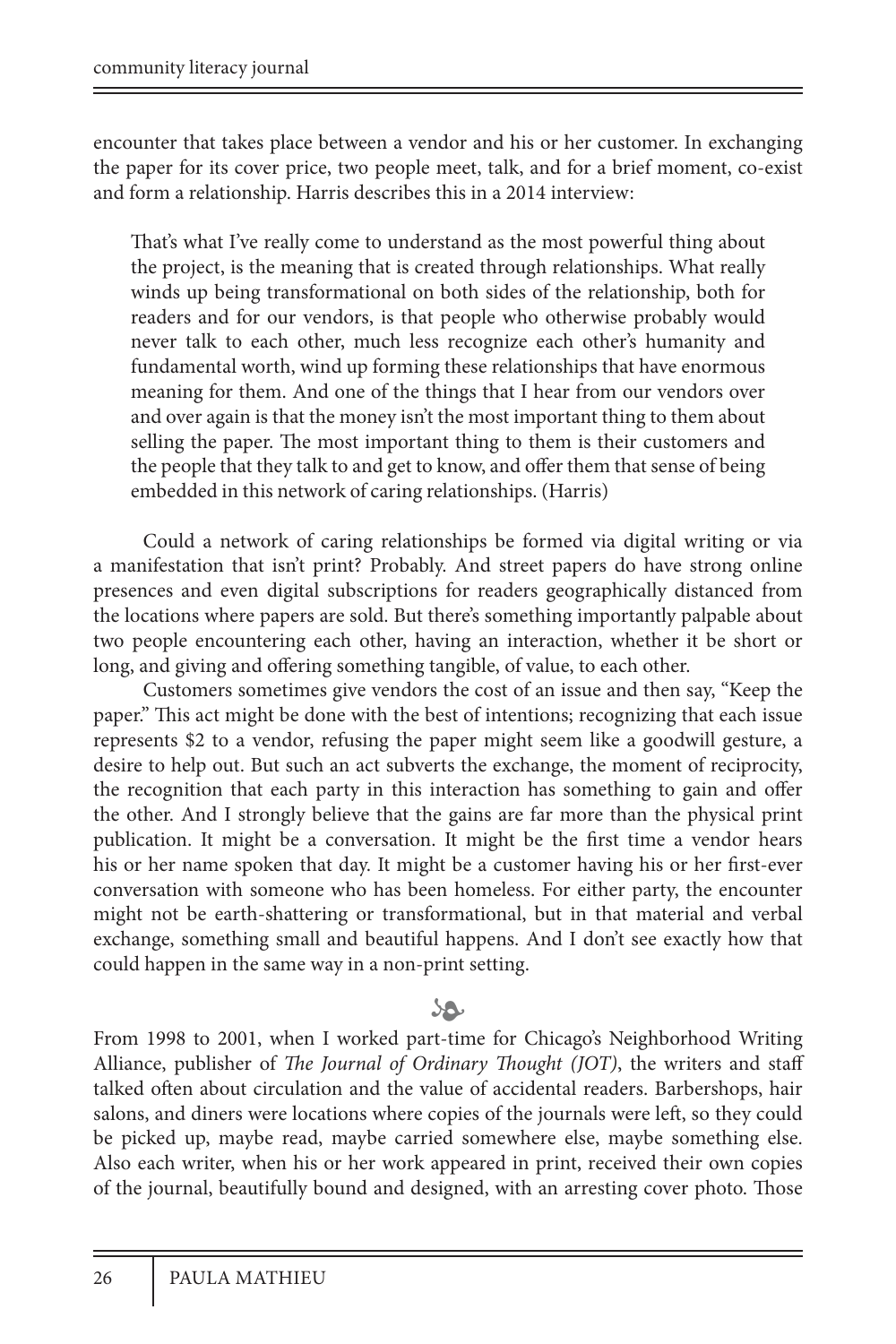copies—was it 10 per writer, I can't now remember—were precious to each writer, and they carefully decided whether and how to keep and distribute them.

When the StreetWise writers' group published a special issue of *JOT*, entitled "This IS My Job," the physical copies were sources of pride, accomplishment, and for one writer, represented conquering fears of reading and writing. The print issues were coupled with public readings, and I remember Robert, who had recently learned to read and had never addressed a crowd publicly in his life, clinging to his issue of *JOT* before, during, and after his reading. He was so nervous. "What if I freeze. What if I can't read this," he said to me while waiting his turn to read before a crowd of about 100.

"These are your words, Robert. You wrote it," I assured him. "You know this story better than anyone."

When he walked on stage, he began by saying, "My name is Robert, and I'm as nervous as a cat." The crowd cheered supportively for him. "You can do it," someone called out. More clapping. Robert slowly and carefully read his story, "A Day of Selling *StreetWise*," about being disrespected by a customer and in return promising to write about the encounter.<sup>1</sup> Then he stepped off the stage, still holding tight to the journal to which he contributed.

That publication didn't make Robert money. It didn't change how most people in the city saw him when they passed him while he was selling *StreetWise.* But through writing and publication, he felt seen and acknowledged for his views, talents, and point of view. That bound issue of the journal could remain a physical reminder of that momentary community that Robert addressed and was honored by. Some people asked Robert and other writers to sign their copies of the journal. Some writers collected the signatures of most of the writers in the issue, so each sturdy black-and-white page bore a bright blue mark from the author. A small but indelible statement, "I was here."

# $\mathcal{P}$

Every Monday I meet in the third-floor apartment of a poet in Cambridge who runs weekly nonfiction writing workshops in his dining room. Most of the workshop attendees are working on book-length projects: One woman, a former NPR producer, is writing about reporting in Guatemala in 1979. One woman is a former prosecutor writing about the corruption case that made her rethink and ultimately change her career. One woman is writing a memoir about becoming a communist in the early 1970s after being born into one of Boston's wealthiest families. Another woman (yes, we are all women in this group) is writing a memoir about caring for her mother through a terminal illness to her death. I am writing a series of essays about growing up as the youngest of eight children in a large Catholic family filled with trauma and secrets.

Each week we must arrive with seven copies of 1000 words to share. We read our work aloud, we listen to each other, we scribble notes, we give feedback. We are trying to get things down, preserve history, work through difficult memories, and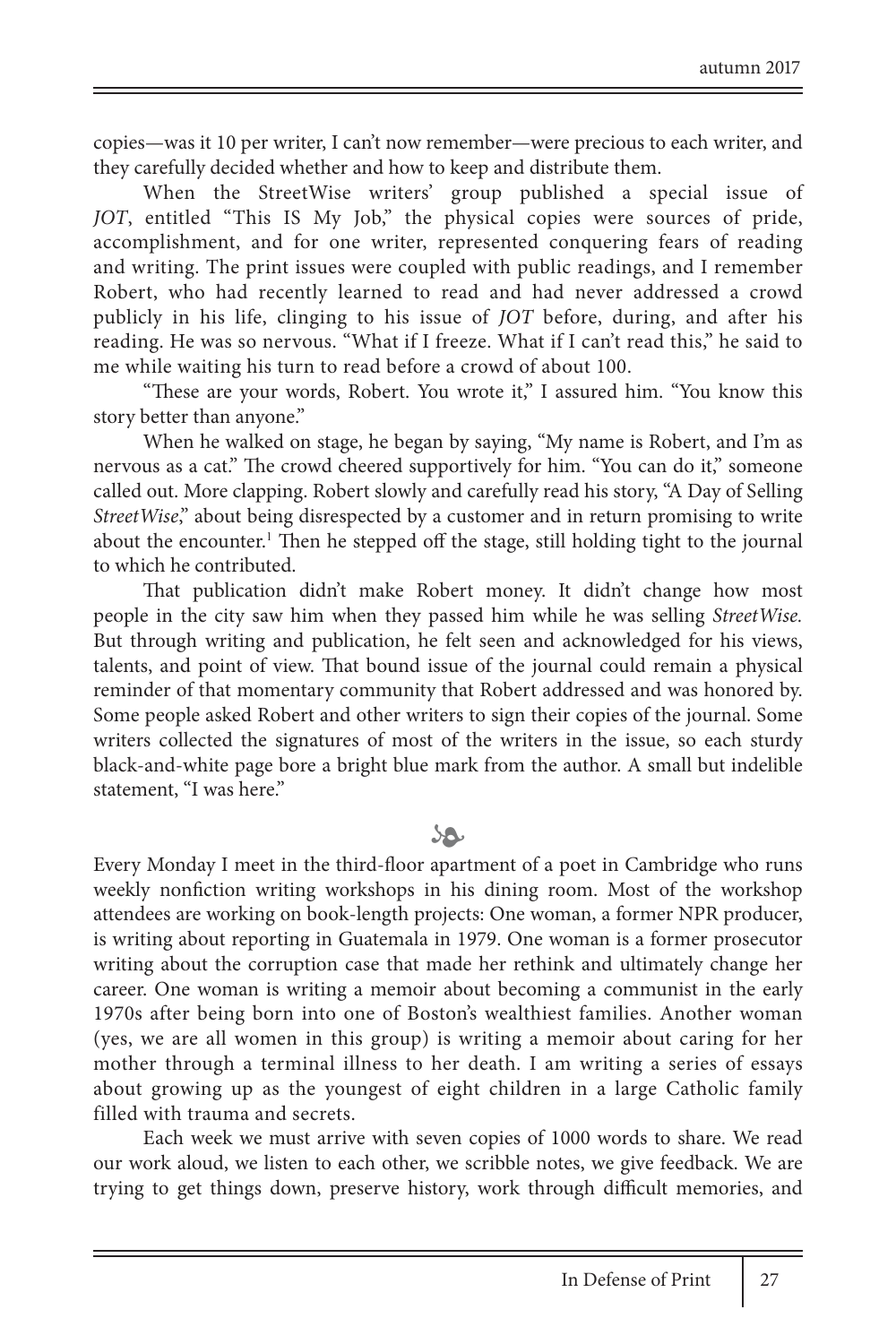write our way into deeper understanding. Much of the writing is captivating and worthy of an audience.

Surprisingly, or maybe not, we talk little, if at all, about what should or could come of these projects. The repeating Monday deadline of 1000 new words (how does Monday always reappear so quickly?) keeps us focused on the work at hand without looking too far down the road. And that is as it should be.

For now.

It scares me to write this, but sometimes I imagine my slowly growing collection of essays as a published collection. Each essay is written to stand on its own, but together they meditate on silence, shame, trauma, and whiteness in a way that, I hope, is greater than the sum of its parts. I dream of having my project picked up by a publisher, validated as worth reading, published as an expression of art. Is it simply my ego desiring recognition, or nostalgia for the printed page that eggs on my imagination? Much of the time I think one or both might be true. But at other moments, I believe that giving words to what was never said in my family is heavy work, and I want myself and readers to feel and hold the weight of its pages.

What about self publishing? Yes, this is an option, and may likely end up my only option. As an academic whose scholarly output is measured by published work, however, I would probably find that such a decision would render this work invalid. Self publishing would label this a personal project, not a professional one, at least institutionally.

#### $58.$

One writer in my weekly writing group is working to rescue an online project and bring it into a form she can manage. Her husband, a retired Harvard professor, has extensive online PowerPoint slides, photographs, and lecture notes from classes he gave in Denmark for Harvard alums. She accompanied him on the many trips, and her writing is trying to capture the spirit of the travels along with some content of his scholarly work. She said she's not sure how long the domain that hosts it is paid for. Her husband is not well, so this project is hers alone. She can't remember how to use the e-book software they originally used, and there isn't an easy or direct way that she knows to print it. "There are so many photos," she tells us. "Beautiful photos."

Her project is trying to preserve words and images that are treasures to her. That fact is evident in her writing and talk about her husband, their travels, and his work. Even though this work is online, it goes largely unread in its current form. Anyone can access it. But if no one knows it is there, and if no one accesses it, is it as good as lost?

# بحلا

Paper and ink are fragile. Exposed to fire, dropped in a bathtub, or carried too roughly in a backpack, pages can burn, shrivel and tear. Print is slow, clunky, produces clutter, and each artifact can only be read one at a time. Paper is made from trees, which have other important work to do.